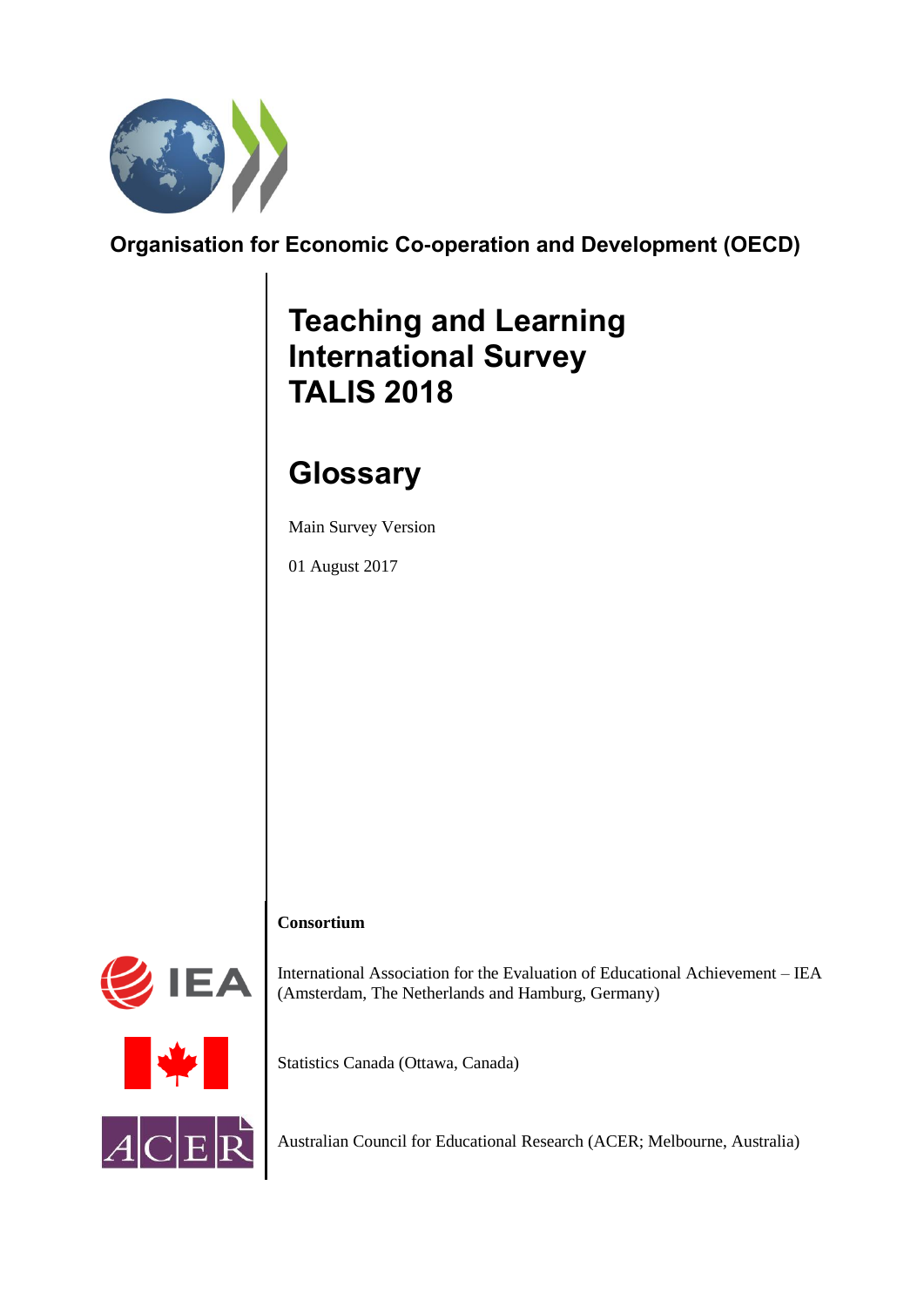### **GLOSSARY**

#### **Introduction**

1. This glossary provides the annotations for use during the instrument preparation (adaptation/translation). With advice specific to certain terminology, it provides broad definitions as well as advice on the use of local terms and adaptations. It complements the respective translation and adaptation guidelines, the pilot guidelines released on 11 April in this case.

2. In the glossary below, words that are marked in  $\leq \ldots$  or  $\Box$  (arrow or square brackets) indicate essential required adaptations.

3. Acronyms in the "Occurrences" column refer to the:

- $\bullet$  PQ = Principal Questionnaire
- $\bullet$  TQ = Teacher Questionnaire

The following table includes glossary terms based on initial work in TALIS 2008 and 2013. The TALIS 2018 field trial generated additional insights, additional revisions and/or additions by the Questionnaire Expert Group (QEG) and Consortium. Changes from the field trial to the main survey are indicated as part of the description column if applicable. Terms included in the field trial version yet no longer applicable in the main survey as a result of question deletion are kept for the sake of glossary sustainability, yet greyed out.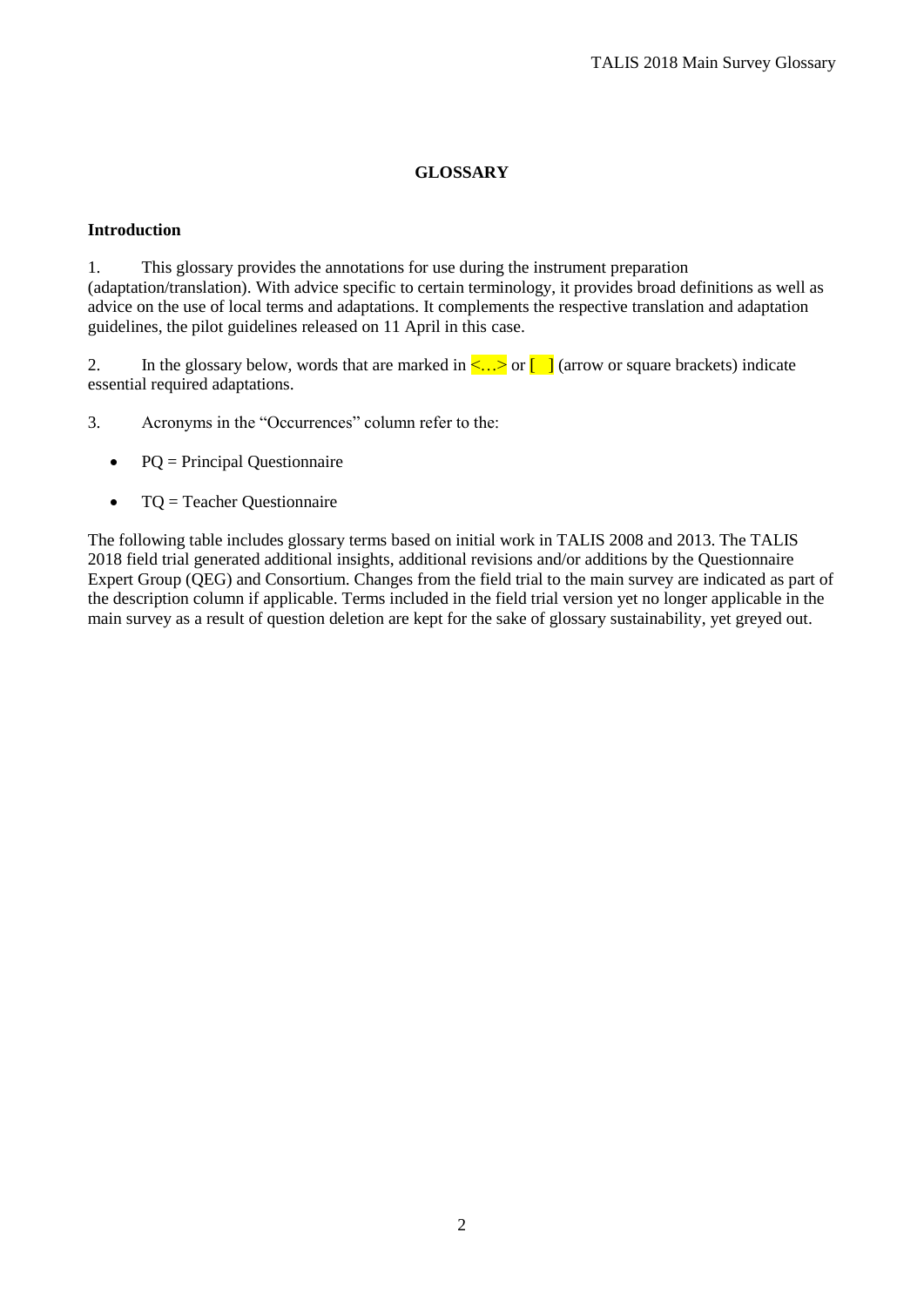| <b>Term</b>                               | <b>Occurrences</b>         | <b>Description</b>                                                                                                                                                                                                                                                                                                                                                                                                                                                                                                                                          |
|-------------------------------------------|----------------------------|-------------------------------------------------------------------------------------------------------------------------------------------------------------------------------------------------------------------------------------------------------------------------------------------------------------------------------------------------------------------------------------------------------------------------------------------------------------------------------------------------------------------------------------------------------------|
| Administrative<br>work                    | PQ 21, 43<br>TQ 18, 52     | Includes school managerial duties, paperwork and other clerical duties that<br>teachers undertake as part of their job. This will include paper work and<br>completing forms such as student attendance records and time-keeping but<br>excluding work in a professional/pedagogical role such as marking.                                                                                                                                                                                                                                                  |
| Appraisal                                 | PQ before 23,23-<br>25, 43 | 'Appraisal' refers to activities or processes undertaken by the principal, an<br>external inspector or colleagues, to review a teacher's work. It is defined as<br>a more formal approach (e.g. as part of a formal performance management<br>system, involving set procedures and criteria) rather than a more informal<br>approach (e.g. through informal discussions).                                                                                                                                                                                   |
| Assessment vs.<br>evaluation              | Numerous<br>references     | While assessment gathers information about the level of performance or<br>achievement, evaluation is comparing the performance or achievement of<br>one person or group (teacher, students) with others or with a set of<br>standards.                                                                                                                                                                                                                                                                                                                      |
| Career-based wage<br>system               | n/a                        | 'Career based wage system' is used when an employee's salary is<br>determined mainly by his or her educational level and age or seniority rather<br>than by his or her performance on the job.                                                                                                                                                                                                                                                                                                                                                              |
|                                           |                            | FT to MS change: applicable question deleted                                                                                                                                                                                                                                                                                                                                                                                                                                                                                                                |
| <class>, <classes></classes></class>      | Numerous<br>references     | Refers to a group of students normally of a specific grade/year level, who<br>are taught together.                                                                                                                                                                                                                                                                                                                                                                                                                                                          |
| Collaborative<br>professional<br>learning | TQ 33                      | 'Collaborative professional learning' is a form of professional development<br>in which teachers work together in teams over time to improve teaching and<br>learning.                                                                                                                                                                                                                                                                                                                                                                                      |
| Compete /<br>Competition                  | PQ 15                      | Schools can compete with one another largely by trying to attract sufficient<br>number of students or the best applicants.                                                                                                                                                                                                                                                                                                                                                                                                                                  |
| Competence                                | PQ 29, 36                  | Competence in the context of either a student or teacher refers to the ability<br>to do something well.                                                                                                                                                                                                                                                                                                                                                                                                                                                     |
| <contract employ<br="">ment</contract>    | PQ 45<br><b>TQ 54</b>      | Contract, employment or employment contract refer to formal<br>characteristics of the agreements between teachers and the school or an<br>authority at a level above the school, generally between an "employee" and<br>an "employer", regardless of the status of the employee (e.g. as a civil<br>servant or a regular employee). It attributes rights and responsibilities<br>between these parties, for example working time, holiday pay, sick leave,<br>fair dismissal, tenure, the right to organise in a union, etc.<br>FT to MS change: term added |
| Counselling                               | PQ 21                      | Counselling is providing academic or personal information to others,                                                                                                                                                                                                                                                                                                                                                                                                                                                                                        |
|                                           | <b>TQ 18</b>               | particularly students. It can result from a specific appointment for<br>counselling or from less formal discussions between individuals. It should,<br>however, be more than a casual chat about an issue.                                                                                                                                                                                                                                                                                                                                                  |
| Country of survey>                        | n/a                        | Refers to the country (i.e. national/federal entity) to which the TALIS<br>Participant (a national entity, sub-national entity or economy) belongs.<br>FT to MS change: applicable items deleted                                                                                                                                                                                                                                                                                                                                                            |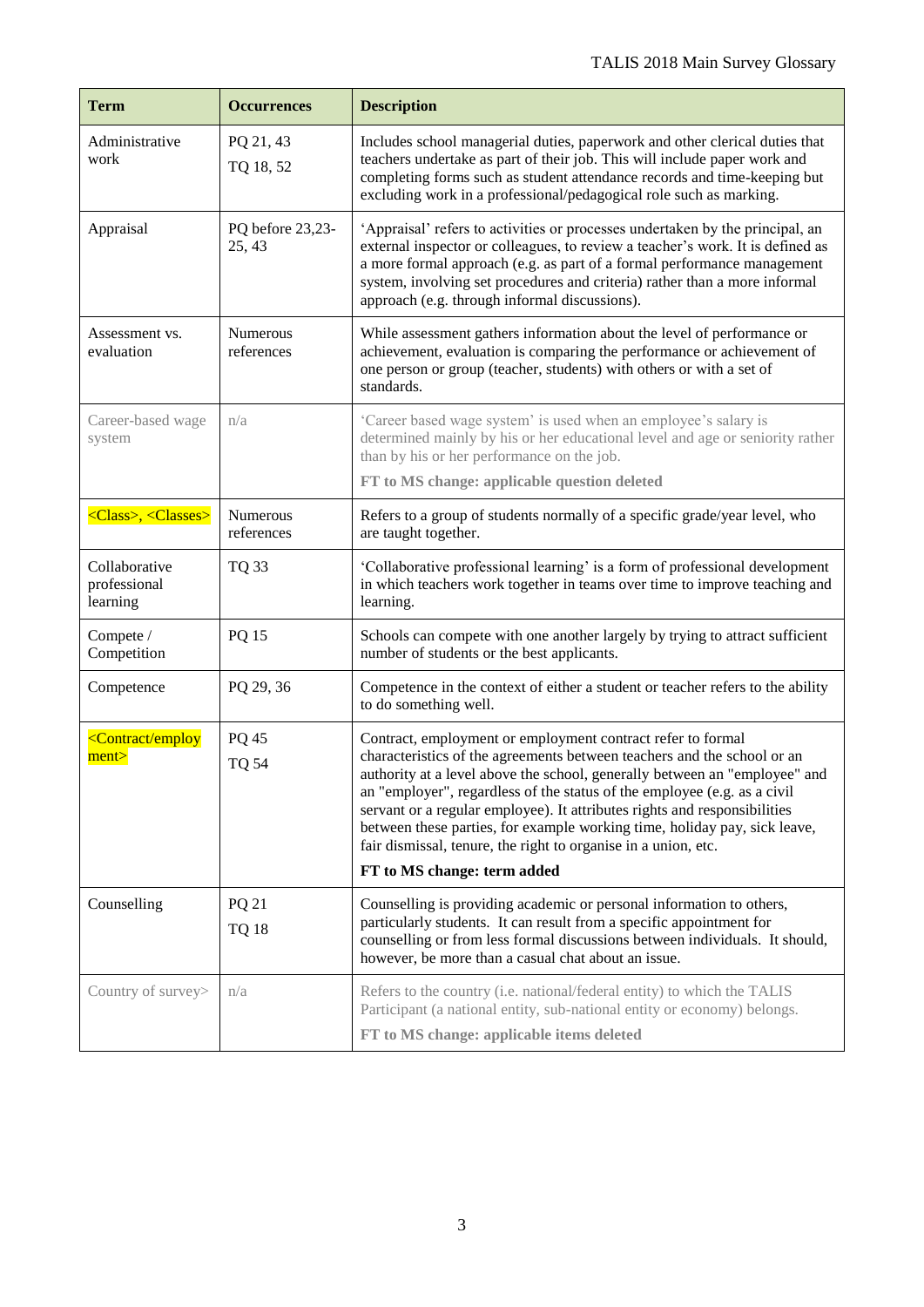| <b>Term</b>                 | <b>Occurrences</b>                                      | <b>Description</b>                                                                                                                                                                                                                                                                                                                                                                                                                                                                                                                                    |
|-----------------------------|---------------------------------------------------------|-------------------------------------------------------------------------------------------------------------------------------------------------------------------------------------------------------------------------------------------------------------------------------------------------------------------------------------------------------------------------------------------------------------------------------------------------------------------------------------------------------------------------------------------------------|
| Country X>                  | n/a                                                     | National adaptations are required for closed options in the order of<br>frequency in which teachers can be expected to have as a country of birth.<br>Depending on the local context, fewer or more options might be needed.<br>Closed options should cover ideally the vast majority (e.g. 97-99%) of<br>expected countries.                                                                                                                                                                                                                         |
|                             |                                                         | Coding of "Other" countries specified by teachers is to be implemented by<br>countries according to ISO 3166-1, i.e. codes for the representation of<br>names of current countries and their subdivisions.                                                                                                                                                                                                                                                                                                                                            |
|                             |                                                         | FT to MS change: applicable question deleted                                                                                                                                                                                                                                                                                                                                                                                                                                                                                                          |
| Course(s)                   | PQ 06, 07, 20, 33<br>TQ 04 (CNO), 15,<br>20, 22, 37, 40 | Refers to a unit of teaching that typically lasts one academic term, is led by<br>one or more instructors (teachers or professors), and has a fixed roster of<br>students. It is usually an individual subject. Students may receive a grade<br>and academic credit after completion of the course.                                                                                                                                                                                                                                                   |
| Cross-curricular<br>skills  | TQ 06, 23, 27                                           | According to Binkley, Erstad, Herman, Raizen, & Ripley, 2010), this refers<br>to skills according to the following four groupings: 1) Ways of Thinking<br>(creativity and innovation; critical thinking, problem solving, and decision<br>making; learning to learn and metacognition), 2) Ways of Working<br>(communication; collaboration and teamwork), 3) Tools for Working<br>(information literacy; information technology and communication literacy),<br>and 4) Living in the World (life and career; personal and social<br>responsibility). |
| Culture                     | PQ 240<br>TQ 15, 23, 27, 37,<br>44, 45-47               | Refers to the term most commonly used in the country to denote people<br>from other cultural descent than the mainstream population. In some<br>languages the concept of <i>culture</i> can be used, whereas in other languages it<br>may be more common to refer to ethnicities; in other countries other<br>concepts may be used.                                                                                                                                                                                                                   |
|                             |                                                         | Note that the term should apply to ethnicities in a single country as well as<br>cultural groups (mainstream groups) from other countries. For example, the<br>term in the target language should be applicable to Turkish immigrants in<br>Western-European countries as well as to (mainstream) Turks in Turkey.                                                                                                                                                                                                                                    |
|                             |                                                         | This translation recommendation does not apply to the cases in the<br>questionnaire where the word explicitly does not refer to persons but to<br>specific aspects such as <i>school culture</i> or <i>culture</i> as a set of norms, beliefs<br>and values.                                                                                                                                                                                                                                                                                          |
| Current school<br>enrolment | PQ 16                                                   | This should refer to the total number of students enrolled during the current<br>school year. If the number varies throughout the year then an average for<br>the current school year will suffice.                                                                                                                                                                                                                                                                                                                                                   |
| Curriculum                  | Numerous<br>references                                  | A curriculum is the set of courses, course work, and content offered at a<br>school. Curriculum refers to the content taught in class. It includes material<br>covered in textbooks, material presented by the teacher, and material from<br>additional sources such as parents or the internet.                                                                                                                                                                                                                                                      |
| Degree                      | PQ 07                                                   | An academic degree is a position and title within a college or university that                                                                                                                                                                                                                                                                                                                                                                                                                                                                        |
|                             | <b>TQ 22</b>                                            | is usually awarded in recognition of the recipient having either satisfactorily<br>completed a prescribed course of study, or completed other work to show<br>that degree requirements were met. The most common degrees awarded<br>today are Bachelor's, Master's, and doctoral degrees. Previous teacher<br>education degrees have included (but are not limited to) diplomas or state<br>examinations.                                                                                                                                             |
| Department heads            | PQ 19                                                   | These are usually teachers who are leading a group of teachers who either<br>teach the same subject or the same group of students in different subjects, so<br>for example "team leaders" and "subject teacher group leader" would fall in<br>this category.                                                                                                                                                                                                                                                                                          |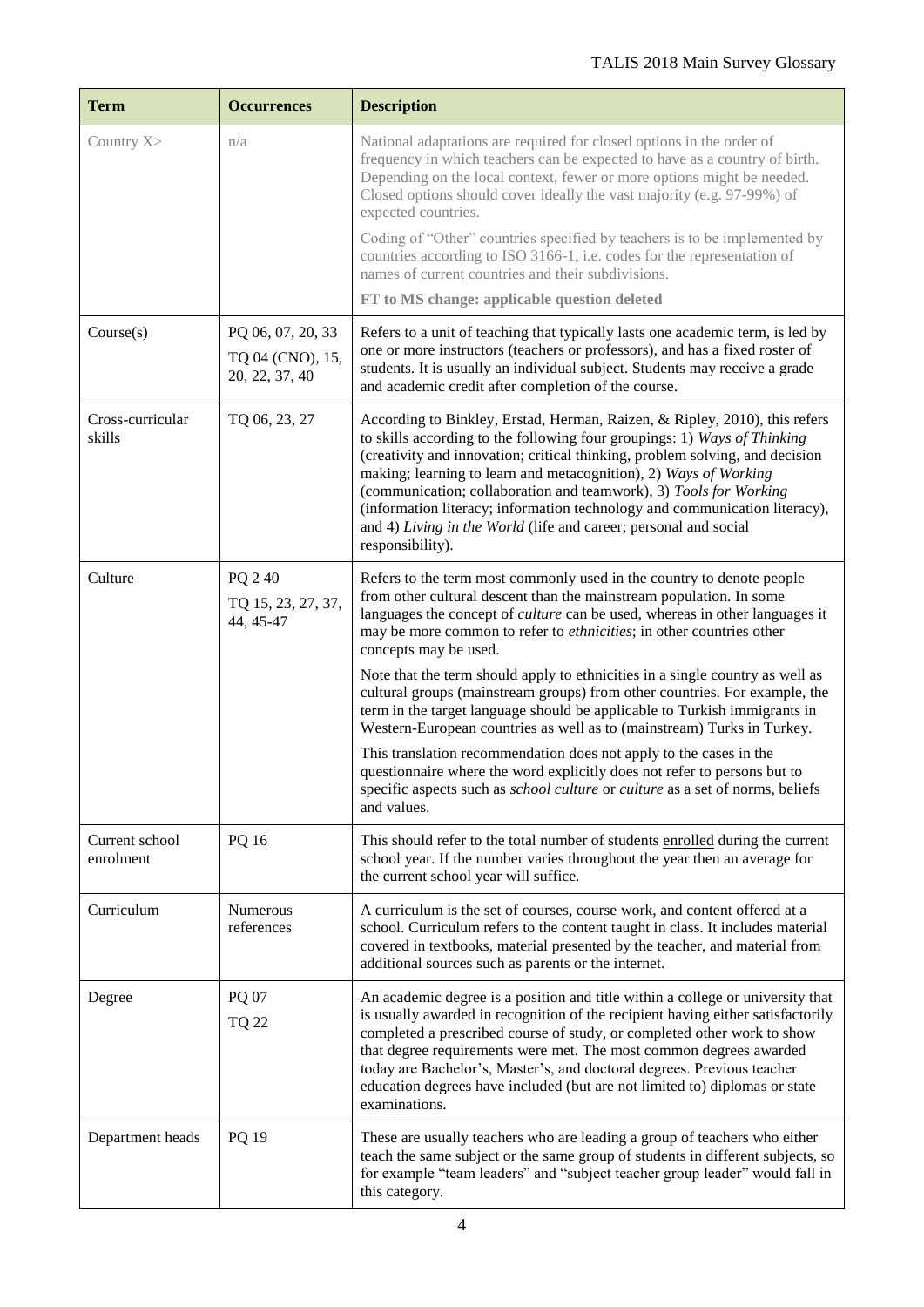| <b>Term</b>                                                                                           | <b>Occurrences</b>                                          | <b>Description</b>                                                                                                                                                                                                                                                                                                                                                                                                                                                                                                                                                                                                                                             |
|-------------------------------------------------------------------------------------------------------|-------------------------------------------------------------|----------------------------------------------------------------------------------------------------------------------------------------------------------------------------------------------------------------------------------------------------------------------------------------------------------------------------------------------------------------------------------------------------------------------------------------------------------------------------------------------------------------------------------------------------------------------------------------------------------------------------------------------------------------|
| Diversity, diverse                                                                                    | PQ 8, before 37,<br>38<br>TQ before 44, 45,<br>47           | 'Diversity' refers to the recognition of and appreciation for differences in<br>the backgrounds of individuals. In the context of TALIS, it refers to<br>students and staff. In the case of cultural diversity, it refers most notably to<br>variations in cultural or ethnic backgrounds.<br>FT to MS change: term added                                                                                                                                                                                                                                                                                                                                      |
| <b>Education or</b><br>training>                                                                      | PQ 06<br>TQ 04 (CNO), 05<br>(CNO), 06, 15,<br>before 19, 56 | Refers to all the listed ISCED levels or stages of respondent's learning<br>represented by a structured and certified program. This education does not<br>need to be exclusively aiming in teacher education and qualification.<br>Formal education training and <education or="" training=""> refers to the initial<br/>program completed by a teacher and should be distinguished from later and<br/>continuous professional development completed or attended after this initial<br/>education or training.<br/>FT to MS change: distinction between initial training referred to here<br/>and later continuous professional development added.</education> |
| Effective,<br>effectiveness                                                                           | <b>PQ 08</b>                                                | Effectiveness is defined as the capability of producing desired outcomes.<br>When something or someone is "effective" it means it has produced the<br>intended or expected results.                                                                                                                                                                                                                                                                                                                                                                                                                                                                            |
| Equity                                                                                                | PQ 08                                                       | 'Equity' refers to the equal treatment of individuals regardless of<br>differences in background. In the context of TALIS, it further refers to<br>national or school policies in which there is an emphasis on the equality of<br>students of different ethnicities in a class, the avoidance of discrimination,<br>and a fair treatment of all students.<br>FT to MS change: term added                                                                                                                                                                                                                                                                      |
| Ethnic, ethnicity                                                                                     | PQ before 37, 37,<br>38<br>TQ before 44, 45-<br>47          | See Culture<br>FT to MS change: term added, cross-reference to culture.                                                                                                                                                                                                                                                                                                                                                                                                                                                                                                                                                                                        |
| External<br>individuals or<br>bodies                                                                  | PQ before 23, 23,<br>24<br><b>TQ 29</b>                     | These refer to, for example, inspectors, municipality representatives,<br>districts/jurisdictions office personnel, or other persons from outside the<br>school.                                                                                                                                                                                                                                                                                                                                                                                                                                                                                               |
| <fast-track or<br="">specialised teacher<br/>education or<br/>training<br/>programme&gt;</fast-track> | <b>TQ 04 (CNO)</b>                                          | Refers to pathways into a teaching job that are not <regular teacher<br="">education or training programmes&gt; in terms of duration and/or content, for<br/>example short or fast-track programmes designed for specific groups such<br/>as high-profile young graduates, second-career candidates, candidates with<br/>some teaching experience, or graduates with high levels of subject<br/>knowledge.<br/>FT to MS change: term and definition changed from <alternative<br>pathway&gt;</alternative<br></regular>                                                                                                                                        |
| Feedback                                                                                              | PQ 08, 22, 43<br>TQ before 29, 29-<br>31, 33, 43            | Feedback is defined broadly as including any communication teachers<br>receive about their teaching, based on some form of interaction with their<br>work (e.g. observations of teaching, discussions about curriculum design,<br>and discussions about students' results).<br>Feedback can be provided through informal discussions with teachers or as<br>part of a more formal and structured arrangement.                                                                                                                                                                                                                                                  |
| First employment                                                                                      | <b>TQ 19</b>                                                | Refers to the first employment as a teacher after<br>qualification/certification/accreditation in a regular way, i.e. not as an<br>occasional, substitute or emergency teacher. In operational terms, regular<br>teacher are those that teach for more than 6 consecutive weeks.                                                                                                                                                                                                                                                                                                                                                                               |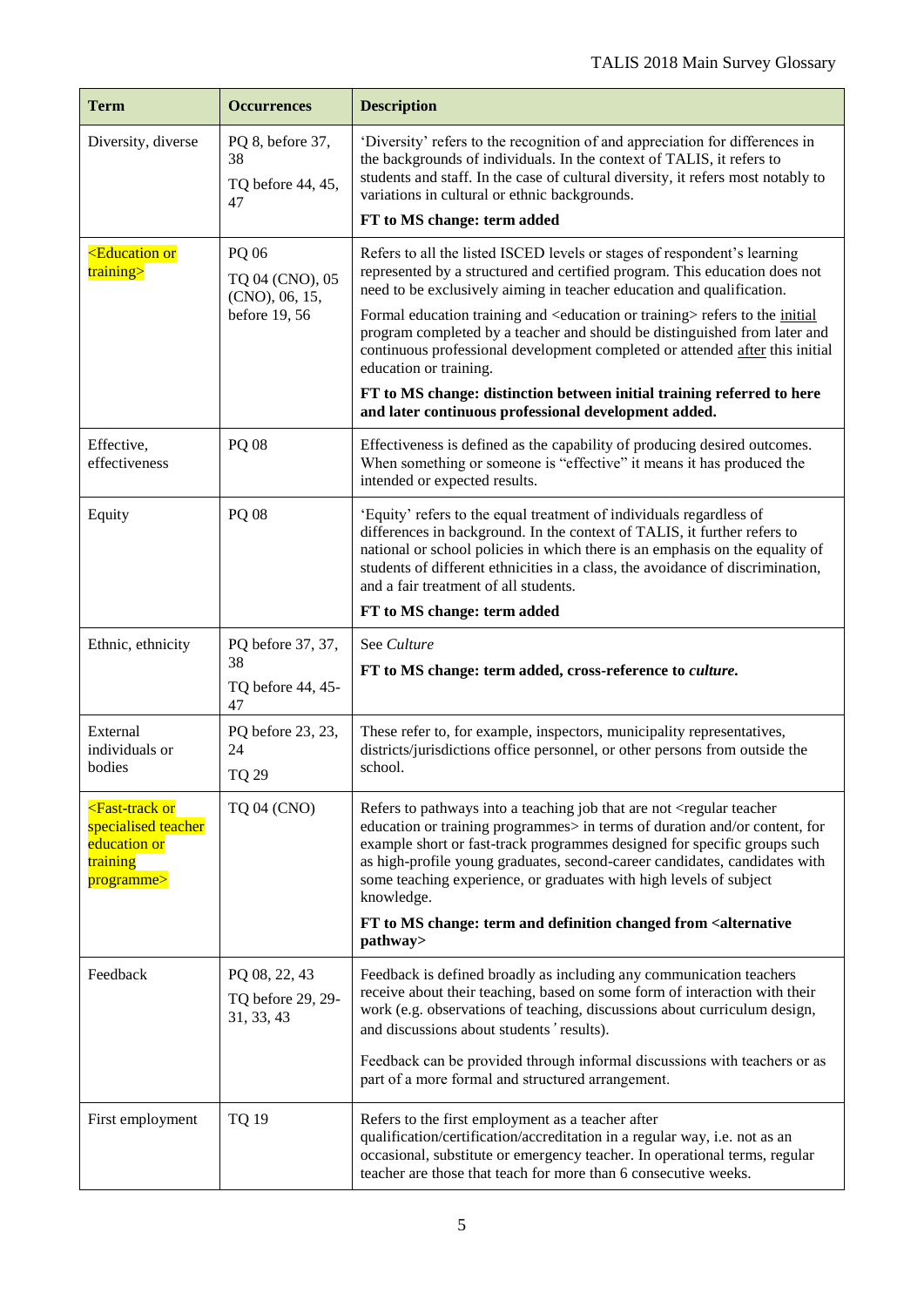| <b>Term</b>                                       | <b>Occurrences</b>           | <b>Description</b>                                                                                                                                                                                                                                                                                                                                                                                                                                                                                                     |
|---------------------------------------------------|------------------------------|------------------------------------------------------------------------------------------------------------------------------------------------------------------------------------------------------------------------------------------------------------------------------------------------------------------------------------------------------------------------------------------------------------------------------------------------------------------------------------------------------------------------|
| [First language]                                  | <b>PQ 17</b><br><b>TQ 35</b> | Refers to the language first learnt by the student as a child, often referred to<br>as the mother tongue. This should be replaced with an appropriate generic<br>term.                                                                                                                                                                                                                                                                                                                                                 |
| Formal education<br>(or training)                 | PQ 03<br><b>TQ 03</b>        | See <education or="" training=""></education>                                                                                                                                                                                                                                                                                                                                                                                                                                                                          |
| Formal induction<br>programme                     | PQ 31, 32<br><b>TQ 19</b>    | Formal induction programmes are structured programmes designed to<br>support new teachers' introduction into the teaching profession or to support<br>experienced teachers who are new to a school, and include activities such as<br>regular supervision by the principal, reduced teaching load, formal<br>mentoring arrangements with experienced teachers, etc. Please pay special<br>attention to the translation of this term, particularly for non-English<br>speaking contexts.                                |
| Full-time/part-time<br>employment status          | PQ 04, 05<br>TQ 10, 11       | Refers to whether the teacher or principal is employed as a teacher on a full-<br>time or part-time basis. For the purposes of TALIS, anyone working more<br>than 90% of what is considered a full-time workload is considered full time.                                                                                                                                                                                                                                                                              |
| General /<br>administrative<br>introduction       | PQ 33<br><b>TQ 20</b>        | Refers to activities related to administrative and/or safety requirements, i.e.<br>not specific to teaching profession.                                                                                                                                                                                                                                                                                                                                                                                                |
| Gifted student                                    | <b>TQ 35</b>                 | 'Gifted' refers to students who have been diagnosed as gifted due to an<br>intellectual ability significantly higher than average. It describes children<br>and young people with an ability to develop to a level significantly ahead of<br>their classmates.                                                                                                                                                                                                                                                         |
| Global issues                                     | <b>TQ 47</b>                 | 'Global issues' refer to a range of themes, challenges and trends at the<br>cross-national and planetary level including, but not limited to: climate<br>change and global warming, health and epidemics, population growth,<br>migration, air pollution, international conflicts, hunger or malnutrition,<br>poverty, technological change, gender equality, deforestation, or<br>biodiversity.<br>The term is loosely associated with 'global challenges and trends' in PISA<br>2018.<br>FT to MS change: term added |
| Government                                        | PQ 11, 12                    | Represents government or its agencies at any administrative level:<br>departments, local, regional, state or national/federal.                                                                                                                                                                                                                                                                                                                                                                                         |
|                                                   | <b>TQ 22</b>                 | Use appropriate national terms that correspond to these different<br>administrative levels of government.                                                                                                                                                                                                                                                                                                                                                                                                              |
| Homework                                          | <b>TQ 40</b>                 | Specific tasks assigned by a teacher to be completed by the student outside<br>of class time.                                                                                                                                                                                                                                                                                                                                                                                                                          |
| ICT (information-<br>communication<br>technology) | TQ 06, 23, 27, 42,<br>55     | The main purpose of ICT in education is to integrate ICT equipment and<br>tools into the teaching-learning process as media and methodology.                                                                                                                                                                                                                                                                                                                                                                           |
| Immigrant student                                 | <b>PQ 17</b><br><b>TQ 35</b> | An 'immigrant student' is a student who was born outside the country. Both<br>this and student with migration background aim to follow similar terms and<br>adaptations in PISA.                                                                                                                                                                                                                                                                                                                                       |
|                                                   |                              | FT to MS change: term added.                                                                                                                                                                                                                                                                                                                                                                                                                                                                                           |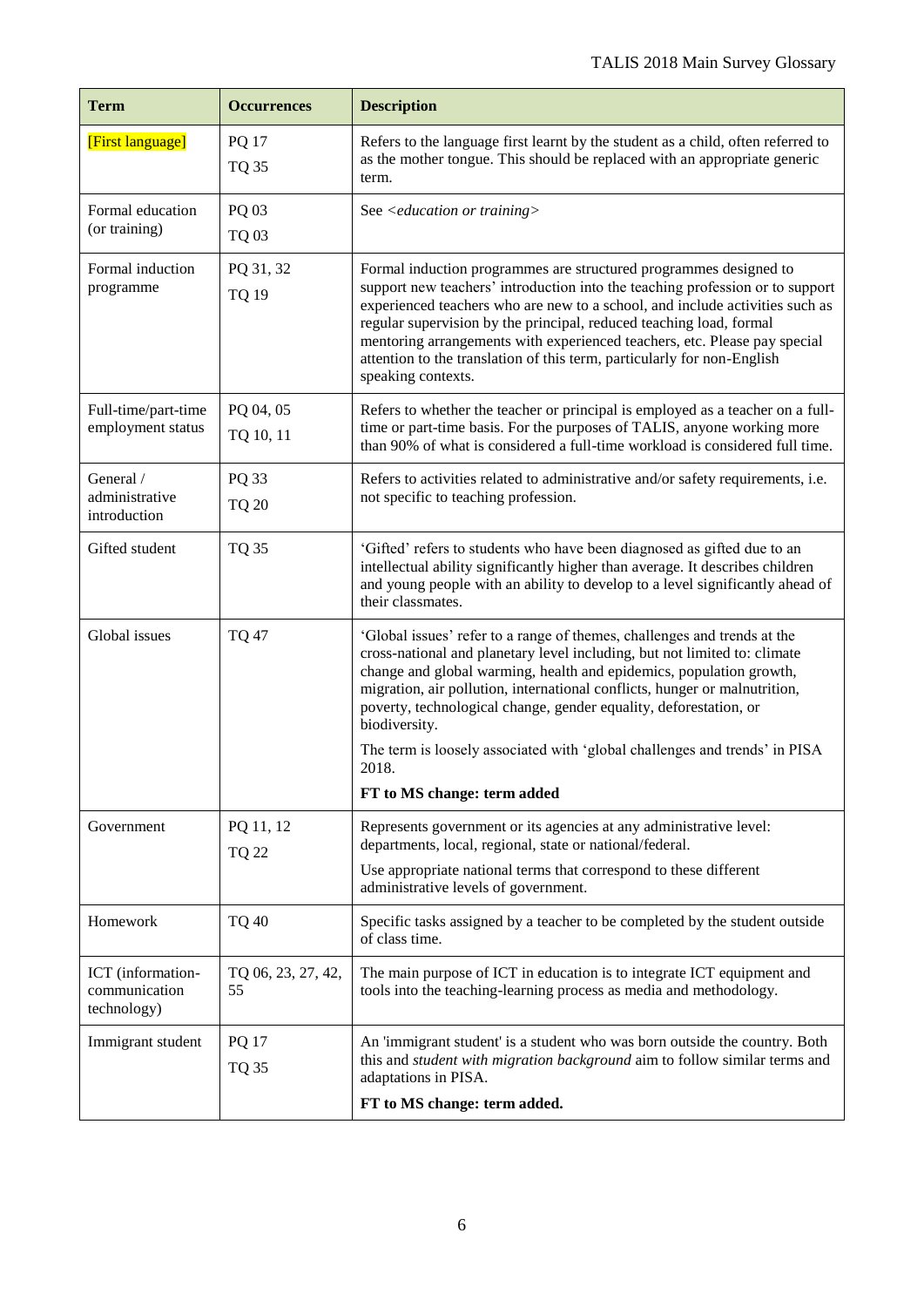| <b>Term</b>                                           | <b>Occurrences</b>                   | <b>Description</b>                                                                                                                                                                                                                                                                                                                                                                                                                                                                                                                                                                                                                                                                                                                                                                                                                                                                                                                                                                                                                                                                                                                                                                                                                                                                                                                                                                                                                                                                                                                                                                                                                                                             |
|-------------------------------------------------------|--------------------------------------|--------------------------------------------------------------------------------------------------------------------------------------------------------------------------------------------------------------------------------------------------------------------------------------------------------------------------------------------------------------------------------------------------------------------------------------------------------------------------------------------------------------------------------------------------------------------------------------------------------------------------------------------------------------------------------------------------------------------------------------------------------------------------------------------------------------------------------------------------------------------------------------------------------------------------------------------------------------------------------------------------------------------------------------------------------------------------------------------------------------------------------------------------------------------------------------------------------------------------------------------------------------------------------------------------------------------------------------------------------------------------------------------------------------------------------------------------------------------------------------------------------------------------------------------------------------------------------------------------------------------------------------------------------------------------------|
| Induction activities,<br>induction                    | PQ before 31, 31-<br>33<br>TQ 19, 20 | Induction activities are designed to support new teachers' introduction into<br>the teaching profession and to support experienced teachers who are new to<br>a school.<br>Induction activities might be presented in formal structured programmes<br>(for example, regular supervision by the principal, reduced teaching load,<br>formal mentoring by experienced teachers), or they might be informally<br>arranged as separate activities available to support new teachers (for<br>example, informal peer work with other new teachers, a welcome handbook<br>for new teachers).                                                                                                                                                                                                                                                                                                                                                                                                                                                                                                                                                                                                                                                                                                                                                                                                                                                                                                                                                                                                                                                                                          |
| Instruction                                           | Numerous<br>references               | Teaching to students performed by a teacher to facilitate learning, i.e. the<br>acquisition of knowledge, skills, values, beliefs, and habits.                                                                                                                                                                                                                                                                                                                                                                                                                                                                                                                                                                                                                                                                                                                                                                                                                                                                                                                                                                                                                                                                                                                                                                                                                                                                                                                                                                                                                                                                                                                                 |
| <b>ISCED 2011</b><br>Level $x >$ or 15-<br>years old] | Numerous<br>references               | Placeholders that will need to be adapted to appropriate national terms for<br>the core population, i.e. ISCED level 2 and any international option(s), i.e.<br>ISCED level 1 and/or 3.<br>In the case of the PISA-TALIS link, which might cover ISCED level 2 and<br>3 schools, please use an adaptation linking the instruments to the 15-year<br>old students where indicated.                                                                                                                                                                                                                                                                                                                                                                                                                                                                                                                                                                                                                                                                                                                                                                                                                                                                                                                                                                                                                                                                                                                                                                                                                                                                                              |
| <b>ISCED 2011</b><br>Level $x>$ or PISA<br>schools]   | Numerous<br>references               | See above. Additionally, an adaptation that links the instruments to the<br>schools selected for PISA 2018 for the TALIS-PISA link is required.                                                                                                                                                                                                                                                                                                                                                                                                                                                                                                                                                                                                                                                                                                                                                                                                                                                                                                                                                                                                                                                                                                                                                                                                                                                                                                                                                                                                                                                                                                                                |
| $<$ ISCED 2011<br>Level(s)                            | <b>Numerous</b><br>references        | The International Standard Classification of Education (ISCED) is the<br>reference classification for organizing education programmes and related<br>qualifications by education levels and fields.<br>ISCED 2011 has nine levels of education, from level 0 to level 8:<br>ISCED 0: Early childhood education<br>$\bullet$<br>ISCED 1: Primary education<br>$\bullet$<br>ISCED 2: Lower secondary education<br>$\bullet$<br>ISCED 3: Upper secondary education<br>$\bullet$<br>ISCED 4: Post-secondary non-tertiary education<br>$\bullet$<br>ISCED 5: Short-cycle tertiary education<br>$\bullet$<br>ISCED 6: Bachelor's or equivalent level<br>$\bullet$<br>ISCED 7: Master's or equivalent level<br>ISCED 8: Doctoral or equivalent level<br>The UNESCO Institute for Statistics (UIS) is the custodian of ISCED and is<br>thus responsible for the development, maintenance, updating and revision of<br>this reference classification. The UIS plans to work closely with countries<br>and partner data collection agencies (including Eurostat and the OECD) to<br>ensure mappings are in accordance with the ISCED classification and<br>updated as needed. Mapping from ISCED 1997 as well as mappings of<br>national programmes to ISCED 2011 levels should be available for most<br>TALIS countries.<br>The publication OECD, European Union, UNESCO-UIS (2015) ISCED<br>2011 Operational Manual – Guidelines for classifying national education<br>programmes and related qualifications provides an entry point to these<br>mappings:<br>http://www.oecd-<br>ilibrary.org/deliver/9615021e.pdf?itemId=/content/book/97892642<br>28368-en&mimeType=application/pdf |
| Language of<br>instruction                            | <b>PQ 17</b><br>TQ 15, 35, 37        | Refers to the mainstream language of instruction applicable in the national<br>context or, as applicable, in the context of the jurisdiction or region.                                                                                                                                                                                                                                                                                                                                                                                                                                                                                                                                                                                                                                                                                                                                                                                                                                                                                                                                                                                                                                                                                                                                                                                                                                                                                                                                                                                                                                                                                                                        |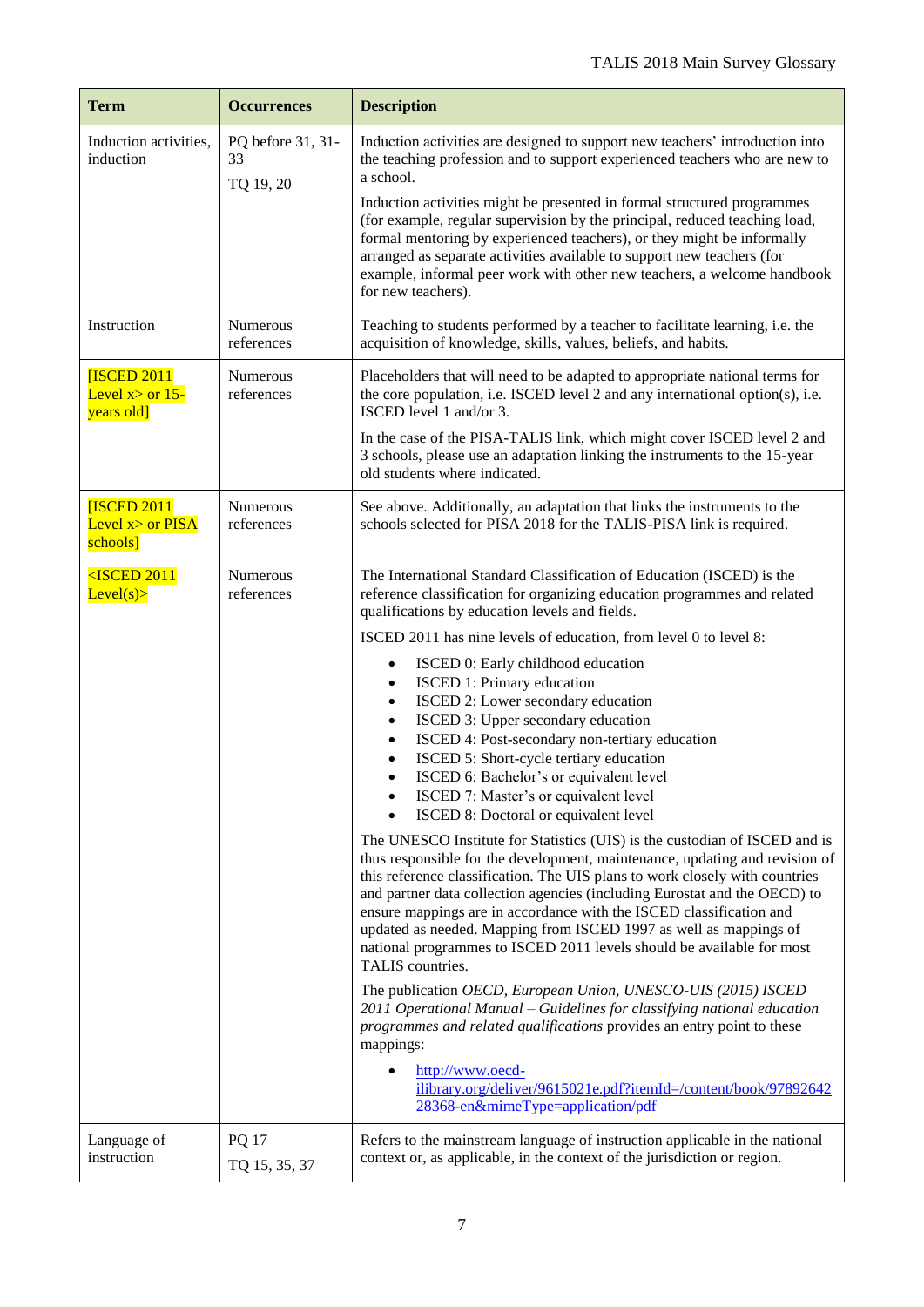| <b>Term</b>                                                                                 | <b>Occurrences</b>                                          | <b>Description</b>                                                                                                                                                                                                                                                                                                                                                                                                                                                                                                                                         |
|---------------------------------------------------------------------------------------------|-------------------------------------------------------------|------------------------------------------------------------------------------------------------------------------------------------------------------------------------------------------------------------------------------------------------------------------------------------------------------------------------------------------------------------------------------------------------------------------------------------------------------------------------------------------------------------------------------------------------------------|
| Lesson                                                                                      | Numerous<br>references                                      | A lesson is the part of the teaching day devoted to a single subject such as<br>science or a foreign language. In some cases, a lesson could involve more<br>than one subject as long as the activities in the lesson focus on a single main<br>idea.                                                                                                                                                                                                                                                                                                      |
| $\epsilon$ Local,<br>municipality/<br>regional, state, or<br>national/federal><br>authority | PQ 20, 43, 45<br><b>TQ 52</b>                               | Authorities at the local, state (for example, a provincial ministry), or at the<br>(highest) national/federal level. Does not necessarily govern the school<br>directly.                                                                                                                                                                                                                                                                                                                                                                                   |
| Main subject<br>field(s)                                                                    | PQ 35, 36<br><b>TQ 31</b>                                   | Refers to subjects that the teacher teaches for a substantial part of his or her<br>overall teaching time (say, more than 25%). Refers to teaching in the<br>sampled school only.                                                                                                                                                                                                                                                                                                                                                                          |
| <mark, i.e.<br="">numeric score or<br/>letter grade&gt;</mark,>                             | <b>TQ 43</b>                                                | Refers to a standardised way to record the varying levels of performance<br>within a subject area.                                                                                                                                                                                                                                                                                                                                                                                                                                                         |
| Mentor                                                                                      | PQ 23-25, 35<br><b>TQ 21</b>                                | A person who is assigned to a teacher or group of teachers to help and<br>advise them in their professional development.                                                                                                                                                                                                                                                                                                                                                                                                                                   |
| Mentoring                                                                                   | PQ 21, before 31,<br>34, 36<br>TQ 18, 21,                   | This is defined as a support structure in schools where more experienced<br>teachers support less experienced teachers. This structure might involve all<br>teachers in the school or only new teachers.                                                                                                                                                                                                                                                                                                                                                   |
| Mobility<br>(academic)                                                                      | TQ 56-58 (CNO)<br>(although term<br>not used<br>explicitly) | 'Academic mobility' implies a period of study, teaching and/or research in a<br>country other than a student's or academic staff member's country of<br>residence. This period is of limited duration, and it is envisaged that the<br>student or staff member return to his or her home country upon completion<br>of the designated period. Academic mobility may be achieved within<br>exchange programmes set up for this purpose, or individually.<br>The term 'academic mobility' is not intended to cover migration from one<br>country to another. |
| Most recent<br>complete calendar<br>week                                                    | TQ 16-18                                                    | The most recent calendar week (usually Mon thru Sun or Sun thru Sat) that<br>the teacher worked, so including weekends, evenings and other out of class<br>time). Applies to both full-time and part-time teachers (i.e. he or she need<br>not work every day of the week). A 'complete' calendar week refers to a<br>week that was not shortened by breaks, public holidays, sick leave etc.                                                                                                                                                              |
| <national <br="">regional&gt;</national>                                                    | PQ 20                                                       | Refers to administrative levels superior to a single school. Region is to be<br>interpreted as within the country rather than across.                                                                                                                                                                                                                                                                                                                                                                                                                      |
| Network                                                                                     | PQ 07<br><b>TQ 22</b>                                       | A group of teachers who communicate together for mutual benefit, sharing<br>experiences and practices.                                                                                                                                                                                                                                                                                                                                                                                                                                                     |
| Networking                                                                                  | PQ 33<br><b>TQ 20</b>                                       | Networking is defined as a possibility for (new) staff to interact with their<br>peers, within or between schools, and could include the use of Internet.<br>Networking with peers is based on face-to-face meetings to share<br>experiences within or between schools, but could partly be based on virtual<br>communities (see further).                                                                                                                                                                                                                 |
| New teacher/<br>teachers new to<br>teaching                                                 | PQ before 31, 31-<br>34<br>TQ 19-21                         | Includes all teachers who are new to a particular ('this') school (i.e. working<br>at the school for 2 years or less), that is, the term includes both teachers who<br>are new to teaching, i.e. in their first job as teachers, and teachers who are in<br>their career as teachers.                                                                                                                                                                                                                                                                      |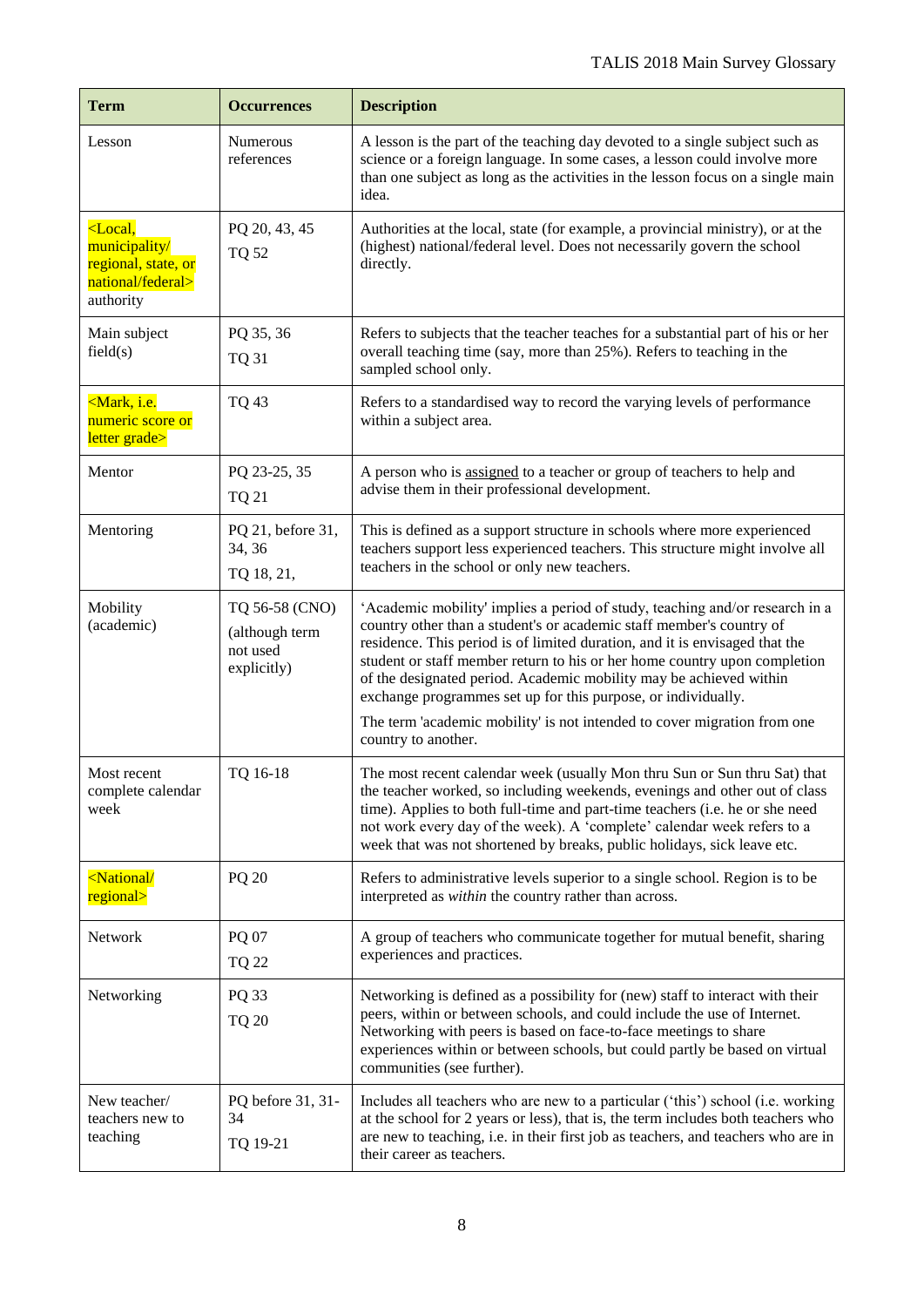| <b>Term</b>                                | <b>Occurrences</b>             | <b>Description</b>                                                                                                                                                                                                                                                                                                                                                                                                                                                                                                                                                                                                                       |
|--------------------------------------------|--------------------------------|------------------------------------------------------------------------------------------------------------------------------------------------------------------------------------------------------------------------------------------------------------------------------------------------------------------------------------------------------------------------------------------------------------------------------------------------------------------------------------------------------------------------------------------------------------------------------------------------------------------------------------------|
| Pedagogical<br>competence/compe<br>tencies | PQ 36<br>TQ 23, 27, 31         | Pedagogy refers to the art and science of teaching and thus pedagogical<br>competence refers to knowing how to teach (rather than knowing the<br>content one is expected to teach). The surveys refer to pedagogical support,<br>which means helping teachers become better at teaching (including<br>explaining, organizing, etc.) content.                                                                                                                                                                                                                                                                                             |
| Pedagogical<br>support                     | PQ 13                          | Including all teacher aides or other non-professional personnel who provide<br>instruction or support teachers by providing instruction; professional<br>curricular/instructional specialists and educational media specialists.                                                                                                                                                                                                                                                                                                                                                                                                         |
| Pedagogy<br>/pedagogical topics            | PQ 07<br>TQ 04 (CNO), 06       | Pedagogy might broadly be understood as the process of teaching. It refers<br>to the whole context of instruction and learning and the actual operations<br>applied therein. In initial teacher training student teachers study their<br>subjects but also the pedagogy appropriate for teaching their subjects.<br>Pedagogy can thus be regarded as a theory of instruction, which might be<br>more general or more specific.                                                                                                                                                                                                           |
|                                            |                                | A general pedagogical competence is what teachers need as a basic<br>knowledge for how to teach, and is the competence needed more often in<br>primary school. A specific pedagogical competence refers to the knowledge<br>on how to teach for instance a particular subject or a particular group of<br>students. Didactic competence is another concept used which as well<br>addresses the question of 'how to teach'. Didactics might be defined as the<br>art or science of teaching.                                                                                                                                              |
| <pisa schools=""></pisa>                   | Cover $page(s)$ and<br>footers | A 'PISA School' is defined as a school that was selected to participate in<br>the original PISA 2018 sample.                                                                                                                                                                                                                                                                                                                                                                                                                                                                                                                             |
|                                            |                                | In operational terms, a 'PISA School' for the main survey in TALIS 2018<br>refers to a school that was selected to participate in PISA 2018, regardless<br>of whether this school will actually participate. These schools form the<br>survey population for the TALIS-PISA link international option.                                                                                                                                                                                                                                                                                                                                   |
| Portfolio/portfolio<br>assessment          | PQ 24, 33<br>TQ 20, 29         | A collection of evidence that may include examples of lesson plans,<br>curriculum, student's work, and various measures of students' assessment<br>and performance.                                                                                                                                                                                                                                                                                                                                                                                                                                                                      |
| Professional<br>development<br>activities  | <b>Numerous</b><br>references  | Professional development activities are those that are designed to develop<br>an individual's skills, knowledge and expertise as a teacher (or more<br>generally, a professional). Unless otherwise stated in a specific question,<br>these activities are formal and could refer to different activities such as<br>courses and workshops, but also to formalised teacher collaboration and<br>participation in professional networks. Thus professional development<br>activities do not refer to teachers all-daily practices which also are<br>developing them professionally!                                                       |
| Professional<br>identity                   | PQ 36                          | Professional identity is defined as a social learning process that includes the<br>acquisition of specific knowledge and skills that are required in a<br>professional role as teacher and the development of new values, attitudes,<br>and self-identity components. Professional identity formation and<br>development begin during one's training for the profession, evolve during<br>entry into the profession, and continue to develop as the practitioner<br>identifies with the profession. Professional identity as teacher can be<br>regarded as the subjective self-conceptualization associated with the role as<br>teacher. |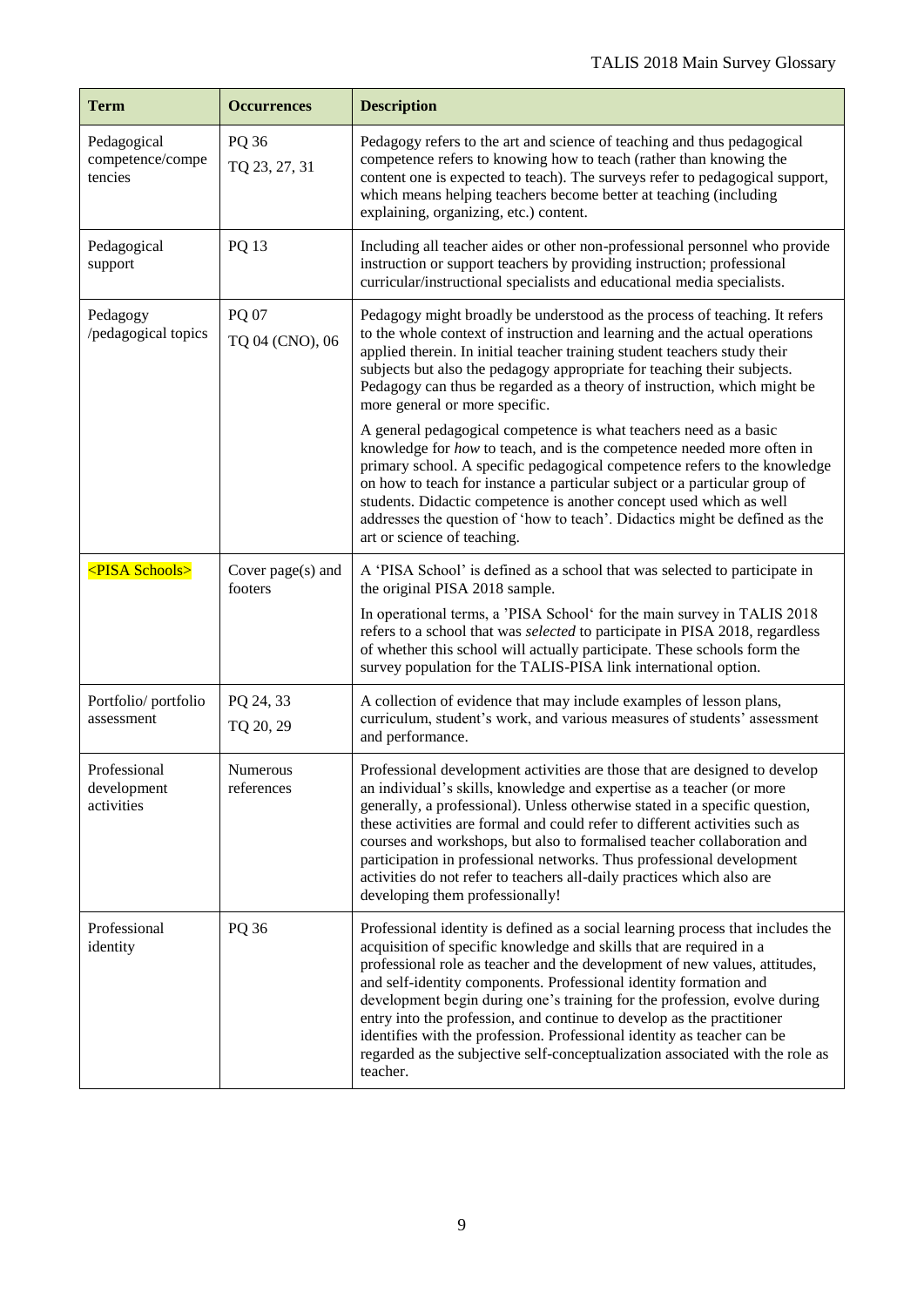| <b>Term</b>                                                                                  | <b>Occurrences</b>                                          | <b>Description</b>                                                                                                                                                                                                                                                                                                                                                                                         |
|----------------------------------------------------------------------------------------------|-------------------------------------------------------------|------------------------------------------------------------------------------------------------------------------------------------------------------------------------------------------------------------------------------------------------------------------------------------------------------------------------------------------------------------------------------------------------------------|
| Refugee                                                                                      | <b>PQ 17</b><br><b>TQ 35</b>                                | A refugee is someone who, regardless of legal status (e.g. registered or<br>confirmed status as an asylum seeker) has fled to another country, in order<br>to seek refuge from war, political oppression, persecution, or natural<br>disaster.                                                                                                                                                             |
|                                                                                              |                                                             | There is no need for principals and teachers to further distinguish between<br>recent refugees and those that arrived earlier.                                                                                                                                                                                                                                                                             |
|                                                                                              |                                                             | In the early childhood context (TALIS Starting Strong Survey), this person<br>could also be one born while his/her parents were travelling to the<br>destination, or born shortly after the parents' arrival. The                                                                                                                                                                                          |
| <regular<br>concurrent teacher<br/>education or<br/>training<br/>programme&gt;</regular<br>  | <b>TQ 04 (CNO)</b>                                          | Refers to a prescribed typical/traditional/standard course of study leading to<br>a teaching credential. Concurrent program-types grant future teachers a<br>single credential for studies in subject-matter content, pedagogy, and other<br>courses in education. All of this learning happens simultaneously<br>(concurrently) during the first period of postsecondary education.                       |
| <regular<br>consecutive teacher<br/>education or<br/>training<br/>programme&gt;</regular<br> | <b>TQ 04 (CNO)</b>                                          | Refers to a prescribed typical/traditional/standard course of study leading to<br>a teaching credential. Consecutive teacher education program-types require<br>completion of two phases of postsecondary education: first, a university<br>degree with specialization in the subject-matter to be taught, followed by a<br>separate second phase of study focused primarily on pedagogy and<br>practicum. |
| School                                                                                       | Numerous<br>references,<br>including the<br>introductions   | The entity used to construct the sampling frame within any given country.                                                                                                                                                                                                                                                                                                                                  |
| School climate                                                                               | section title<br>before 26<br>TQ section title<br>before 48 | The school climate is defined as the feelings and attitudes that are elicited<br>by a school's environment. It is a multidimensional construct that includes<br>physical, social, and academic aspects.                                                                                                                                                                                                    |
| <school governing<br="">board&gt;</school>                                                   | PQ 19, 20                                                   | A board directly responsible for the governance of a school. This board may<br>be totally external to the school or may have staff and student<br>representation. The school's governing board is usually (but not always) the<br>governing board of that school only (i.e. it is not a district board). Use<br>appropriate national terms that correspond to this definition.                             |
|                                                                                              |                                                             | FT to MS change: term extended to include 'school' consistently.                                                                                                                                                                                                                                                                                                                                           |
| $\leq$ School<br>management team>                                                            | PQ 18-20, 23, 24<br><b>TQ 29</b>                            | 'School management team' refers to a group within the school that has<br>responsibilities for leading and managing the school in decisions such as<br>those involving instruction, use of resources, curriculum, assessment and<br>evaluation, and other strategic decisions related to the appropriate<br>functioning of the school.                                                                      |
|                                                                                              |                                                             | This will typically be the principal, vice-principal(s), and heads of<br>department or subjects. It will typically not include receptionists, typists,<br>clerks or others who support the administrative activities of the school but<br>could include school financial or business managers.                                                                                                             |
| School principal                                                                             | Numerous<br>references                                      | The official head administrator of the school, though the title that is given to<br>that person will vary among countries.                                                                                                                                                                                                                                                                                 |
| Significant<br>responsibility                                                                | <b>PQ 20</b>                                                | A 'significant responsibility' is one where an active role is played in<br>decision making.                                                                                                                                                                                                                                                                                                                |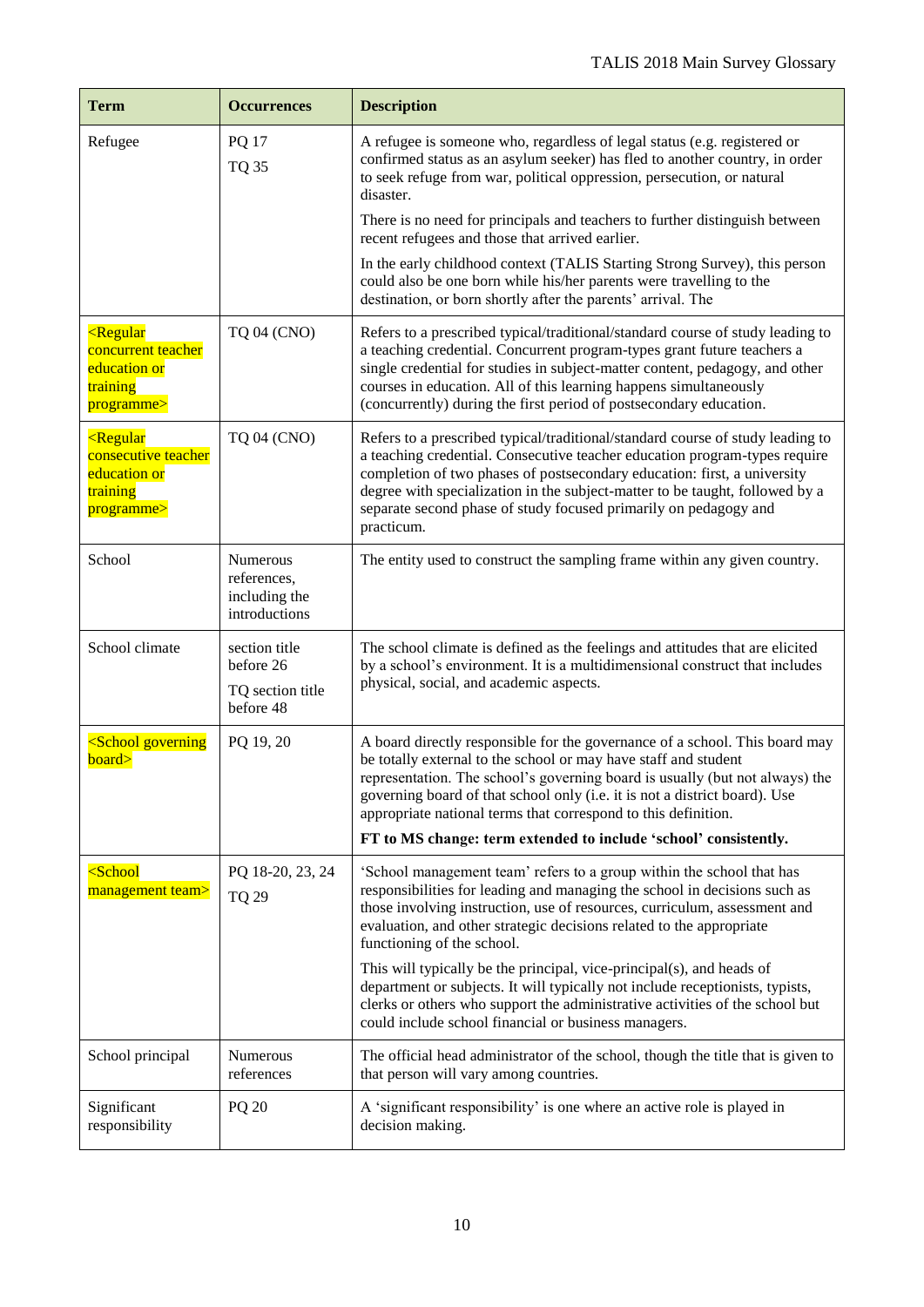| <b>Term</b>                                                                 | <b>Occurrences</b>            | <b>Description</b>                                                                                                                                                                                                                                                                                                                                                                                                                                                                                                                                       |
|-----------------------------------------------------------------------------|-------------------------------|----------------------------------------------------------------------------------------------------------------------------------------------------------------------------------------------------------------------------------------------------------------------------------------------------------------------------------------------------------------------------------------------------------------------------------------------------------------------------------------------------------------------------------------------------------|
| <socio-<br>economically<br/>disadvantaged<br/>homes&gt;</socio-<br>         | PQ 17, 29<br><b>TQ 35</b>     | 'Socioeconomically disadvantaged homes' refers to homes lacking the basic<br>necessities or advantages of life, such as adequate housing, nutrition or<br>medical care. They are those that receive or are eligible to receive subsidies<br>or other welfare benefits. The type of benefits accorded to disadvantaged<br>homes may vary among the countries. The disadvantaged homes may in<br>some countries correspond to those that are eligible for free school meals, in<br>others to those that get housing allowance, or other social assistance. |
| Special (education)<br>need students (or<br>students with<br>special needs) | Numerous<br>references        | Special needs students are not well defined internationally but usually cover<br>those for whom a special learning need has been formally identified because<br>they are mentally, physically or emotionally disadvantaged.<br>Often special needs students will be those for whom additional public or<br>private resources (personnel, material or financial) have been provided to<br>support their education.                                                                                                                                        |
|                                                                             |                               | "Gifted students" are not considered to have special needs under the<br>definition used here and in other OECD work.                                                                                                                                                                                                                                                                                                                                                                                                                                     |
|                                                                             |                               | Some teachers perceive all students as unique learners and thus having some<br>special learning needs. For the purpose of this survey, it is important to<br>assure more objective judgment regarding who is considered a special need<br>student and who is not. That is why a formal identification is stressed above.<br>Countries may differ in a way how SEN are recognised and tackled. If there<br>is any certain procedure(s), it should be noted during the national adaptation<br>process.                                                     |
| Standardised test                                                           | n/a                           | A standardised test is a test that is administered and scored in a consistent,<br>or "standard", manner. Standardised tests are designed in such a way that<br>the questions, conditions for administering, scoring procedures, and<br>interpretations are consistent and are administered and scored in a<br>predetermined, standard manner.                                                                                                                                                                                                            |
|                                                                             |                               | FT to MS change: applicable item deleted                                                                                                                                                                                                                                                                                                                                                                                                                                                                                                                 |
| <b>Stress</b><br>(occupational<br>stress)                                   | PQ 43<br>TQ 51, 52            | Refers to the negative reaction people have when presented with work<br>stimuli (demands and pressures) that are not matched to their knowledge<br>and abilities. These responses manifest in disturbances to emotional, social,<br>and/or physical health. This definition is restricted to stress reactions from<br>the workplace and occupation and does not include general anxiety or life-<br>event stress.                                                                                                                                        |
| Student<br>Performance                                                      | PQ 22, 24, 36<br><b>TQ 29</b> | 'Performance' covers student test scores as well as other student learning<br>outcomes.                                                                                                                                                                                                                                                                                                                                                                                                                                                                  |
| Student with<br>migrant<br>background                                       | <b>PQ 17</b><br>TQ 35, 45, 55 | A 'student with migrant background' has parents who were both born<br>outside the country. Both this and <i>immigrant student</i> aim to follow similar<br>terms and adaptations in PISA.                                                                                                                                                                                                                                                                                                                                                                |
|                                                                             |                               | FT to MS change: term added.                                                                                                                                                                                                                                                                                                                                                                                                                                                                                                                             |
| Support<br>personnel/staff                                                  | PQ 29<br><b>TQ 55</b>         | Including health and social support personnel (e.g. social workers),<br>librarians, as well as management, administration, maintenance and<br>operations personnel, i.e. other than personnel involved in teaching.                                                                                                                                                                                                                                                                                                                                      |
| <target class=""></target>                                                  | Numerous<br>references in TQ  | Some questions ask for information on respondents' teaching of one<br>particular class of students. In order to randomise the selection of the class<br>(or group of students) and the subject on which the teacher should base their<br>responses, the question asks the teacher to think of one specific class. This<br>class or group of students is referred to as the "target class".                                                                                                                                                               |